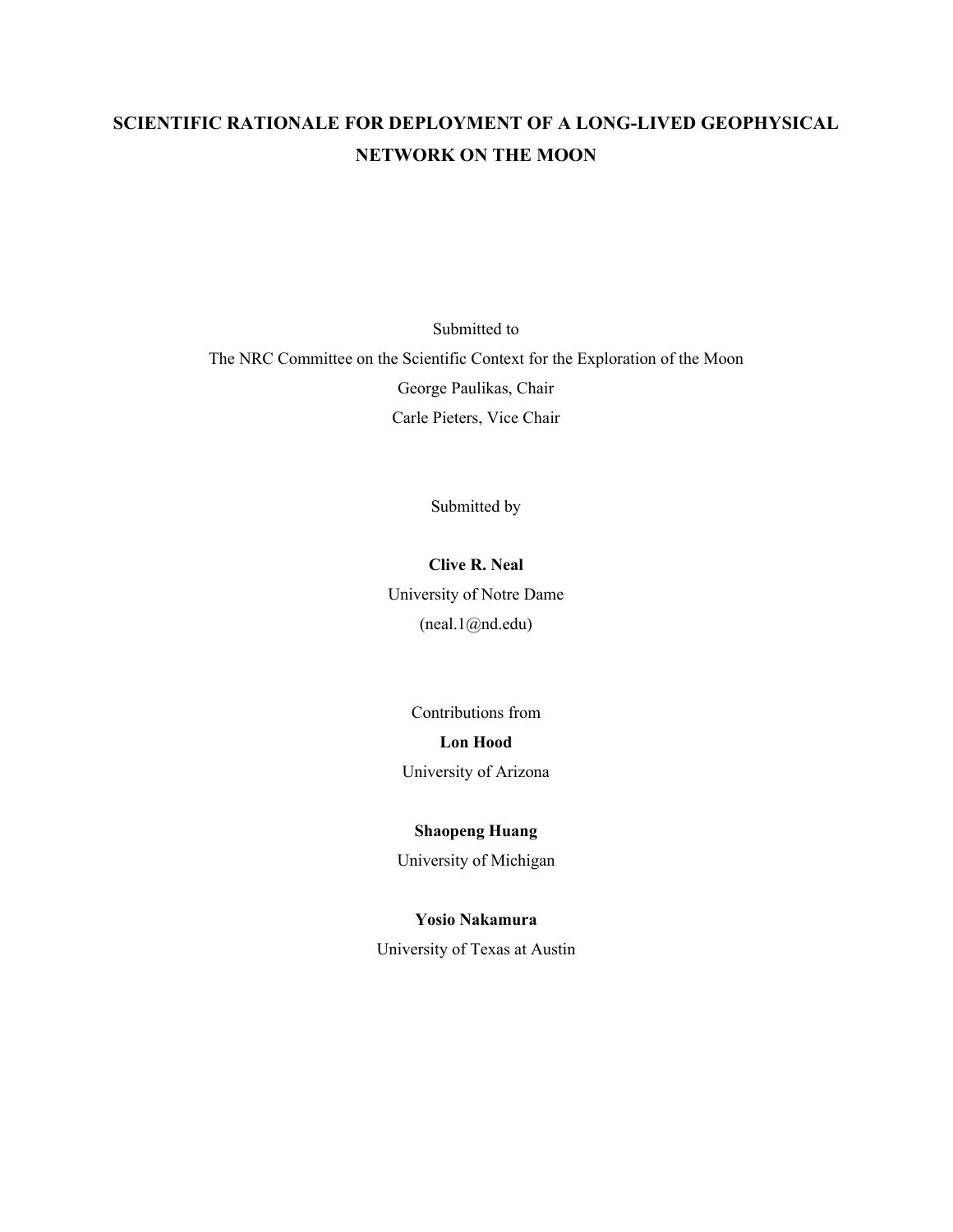# INTRODUCTION

Geophysical observations of the Moon via a global and long-lived network of stations will yield a wealth of knowledge from regions heretofore inaccessible using the Apollo database. Data collected over a period of at least 6 years (covering one lunar tidal cycle) will yield information on the nature and evolution of the lunar interior using a combination of seismic, heat flow, and magnetic field data. These data are required in addition to the observations made by the Apollo Lunar Surface Experiments Packages or ALSEPs (at Apollo 12, 14, 15, 16, and 17 – see Fig. 1). The ALSEPs contained a variety of different experiments (Table 1) that produced significant information regarding the nature of the lunar surface environment as well as the lunar interior. The impact of these data has been hamstrung by the fact that the ALSEP stations were clustered in the equatorial regions of the Moon on the near side. This is particularly



**Figure 1**: Location of lunar landing sites and the Apollo passive seismometer network.

|  |  | significant for understanding the nature of the deep lunar interior. |  |
|--|--|----------------------------------------------------------------------|--|
|--|--|----------------------------------------------------------------------|--|

| Table 1: ALSEP Experiments and definitions by Apollo Landing Site |                                          |                       |  |  |
|-------------------------------------------------------------------|------------------------------------------|-----------------------|--|--|
| Acronym                                                           | <b>Definition</b>                        | <b>Apollo Mission</b> |  |  |
| <b>ASE</b>                                                        | Active Seismic Experiment                | 14, 16                |  |  |
| <b>CCIG</b>                                                       | Cold Cathode Ion Gauge experiment        | 12, 14, 15            |  |  |
| <b>HFE</b>                                                        | <b>Heat Flow Experiment</b>              | 15, 17                |  |  |
| <b>LACE</b>                                                       | Lunar Atmospheric Composition Experiment | 17                    |  |  |
| LDD                                                               | Lunar Dust Detector                      | 12, 14, 15            |  |  |
| <b>LEAM</b>                                                       | Lunar Ejecta And Meteorite (experiment)  | 17                    |  |  |
| <b>LSG</b>                                                        | Lunar Surface Gravimeter                 | 17                    |  |  |
| <b>LSM</b>                                                        | Lunar Surface Magnetometer               | 12, 15, 16            |  |  |
| LSP                                                               | Lunar Seismic Profiling experiment       | 17                    |  |  |
| <b>PSE</b>                                                        | Passive Seismic Experiment               | 11, 12, 14, 15, 16    |  |  |
| <b>SIDE</b>                                                       | Suprathermal Ion Detection Experiment    | 12, 14, 15            |  |  |
| <b>SWS</b>                                                        | Solar Wind Spectrometer                  | 12, 15                |  |  |

This white paper is written in response to the questions raised by the NRC panel on Lunar Science Priorities and Goals after the recent meeting on June  $21<sup>st</sup>$ , 2006. It focuses on the need for the deployment of a network of geophysical instruments to understand the nature and evolution of the Moons' interior from the crust to the core. These instruments will investigate lunar

seismicity, heat flow, and magnetism.

## **BACKGROUND**

Apollo Passive Seismic Experiment (PSE - see Latham et al., 1969, 1970): These seismometers were deployed at every Apollo site, except Apollo 17. However, the instrument at Apollo 11 failed after 21 days, presumably because it did not contain the thermal blanket that later versions did. A network of four seismometers was completed in April 1972 (Fig. 1), and operated until they were all switched off due to cost-cutting measures on 30 September 1977. During the time the network was operational, it clearly demonstrated that the Moon was seismically active, albeit on a smaller scale than Earth (e.g., Nakamura, 1980; Nakamura et al., 1982). However, the Moon exhibits seismic activity on a similar scale to that of an intraplate setting on Earth (Nakamura, 1980; Goins et al., 1981; Oberst, 1987; Oberst and Nakamura,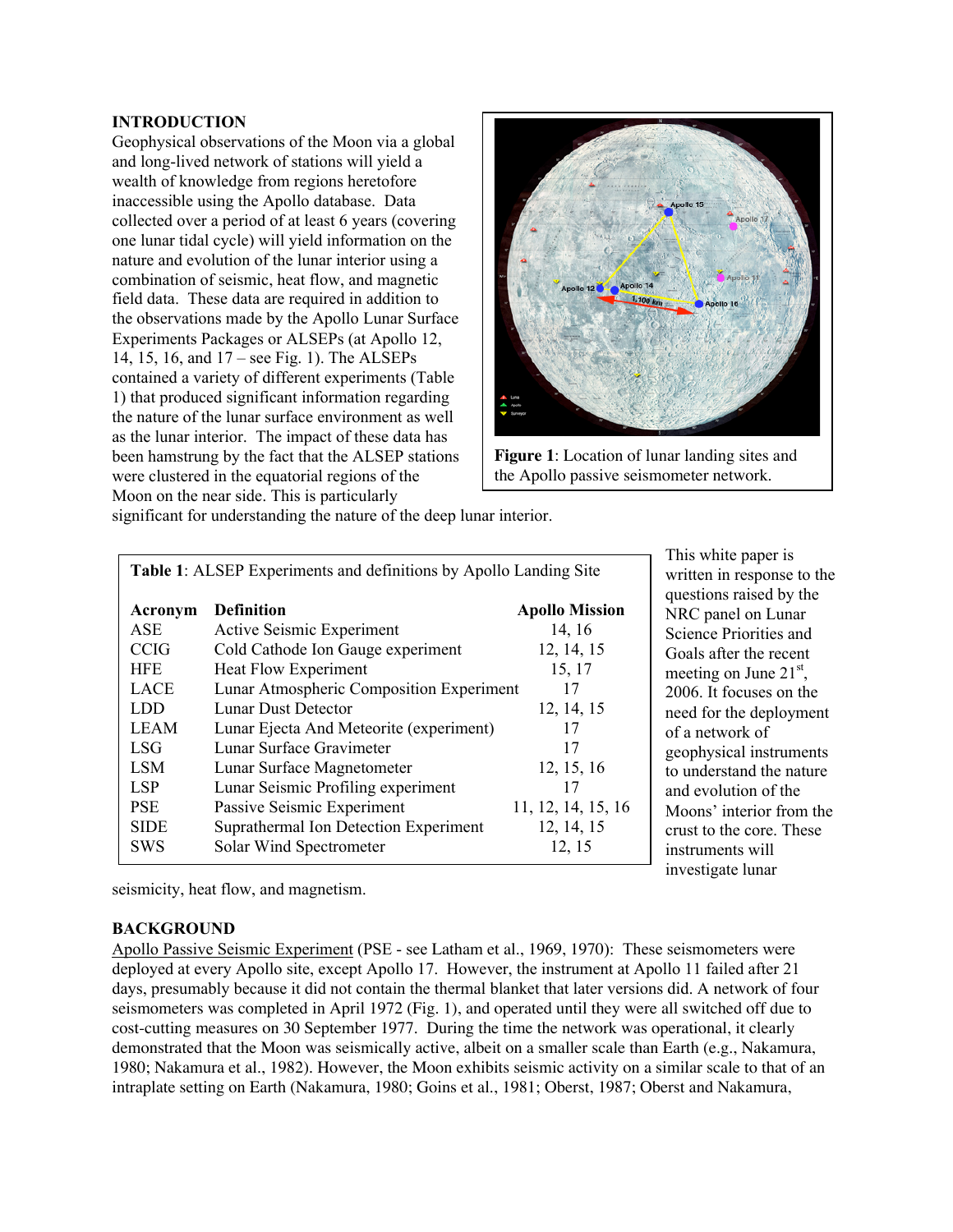1992; see Fig. 2). Four types of lunar seismic events have been defined from the Apollo PSE seismic database:

- 1) Thermal moonquakes related to diurnal temperature changes and are the smallest of all seismic events (Dunnebier and Sutton, 1974a).
- 2) Deep moonquakes originating between 700-1,200 km within the Moon and are the most abundant (>7,000 events recognized; e.g., Nakamura et al., 1974; Nakamura 2003, 2005; Bulow et al., 2004), with Richter scale magnitude <3. Their origin is unclear, but may be related to tidal influences, although there are no clear correlations between deep moonquakes and tidal effects.
- 3) Meteoroid impacts these surface seismic events exhibit characteristic



**Figure 2**: Comparison of shallow moonquake and intraplate earthquake activity. Modified from Oberst and Nakamura (1992).

amplitude variations with distance and >1,700 events representing meteoroid masses between 0.1 and 1,000 kg were recorded between 1969 and 1977 (events generated by smaller impacts were too numerous to be counted - Duennebier and Sutton, 1974b; Duennebier et al., 1975, 1976; Latham et al., 1978; Oberst and Nakamura, 1989, 1991).

4) Shallow moonquakes (Fig. 2) – with inferred focal depths between 50 and 200 km, these are the strongest type of moonquake, with seven of the 28 recorded events being greater than magnitude 5 (Nakamura et al., 1979: Nakamura, 1980; Oberst, 1987; Oberst and Nakamura, 1992).

While a lot of data were collected by the PSE network major scientific questions remain unresolved.

- a. The narrow area covered by the PSE (Fig. 1) meant that comparisons could not be made between seismic waves (from the same event) that passed through the deep interior of the Moon with those that did not. The nature of the lower mantle and the existence, size, and composition of a lunar core remain to be unequivocally addressed (see Toksöz et al., 1974; Nakamura, 1983; Khan et al., 2000; Khan and Mosegaard, 2002; Logonné et al., 2003).
- b. Estimating epicenter locations for seismic events requires knowledge of the lunar mantle in terms of vertical and lateral variations; the small areal extent of the APSE has resulted in reduced resolution of seismic interpretation the deeper one goes into the mantle. For example, seismic data have been interpreted to indicate the presence of garnet in the lower lunar mantle (e.g., Anderson, 1975; Hood, 1986; Hood and Jones, 1987). However, the same seismic data were also interpreted to represent an increased proportion of Mg-rich olivine (Nakamura et al., 1974; Nakamura, 1983).
- c. Variations in the lunar crust (mineralogical and thickness) have been difficult to estimate away from the PSE network sites. While recent work by Chenet et al. (2006) employed a Markov chain Monte Carlo algorithm along with seismic wave arrival times from 7 artificial impacts and 19 meteoroid impacts to estimate crustal thicknesses variations, it should be noted that studies of this type are still limited because the seismic arrivals from such impacts are highly uncertain. Questions such as what is the nature of the crust between different terranes (cf. Jolliff et al., 2000) remain unanswered.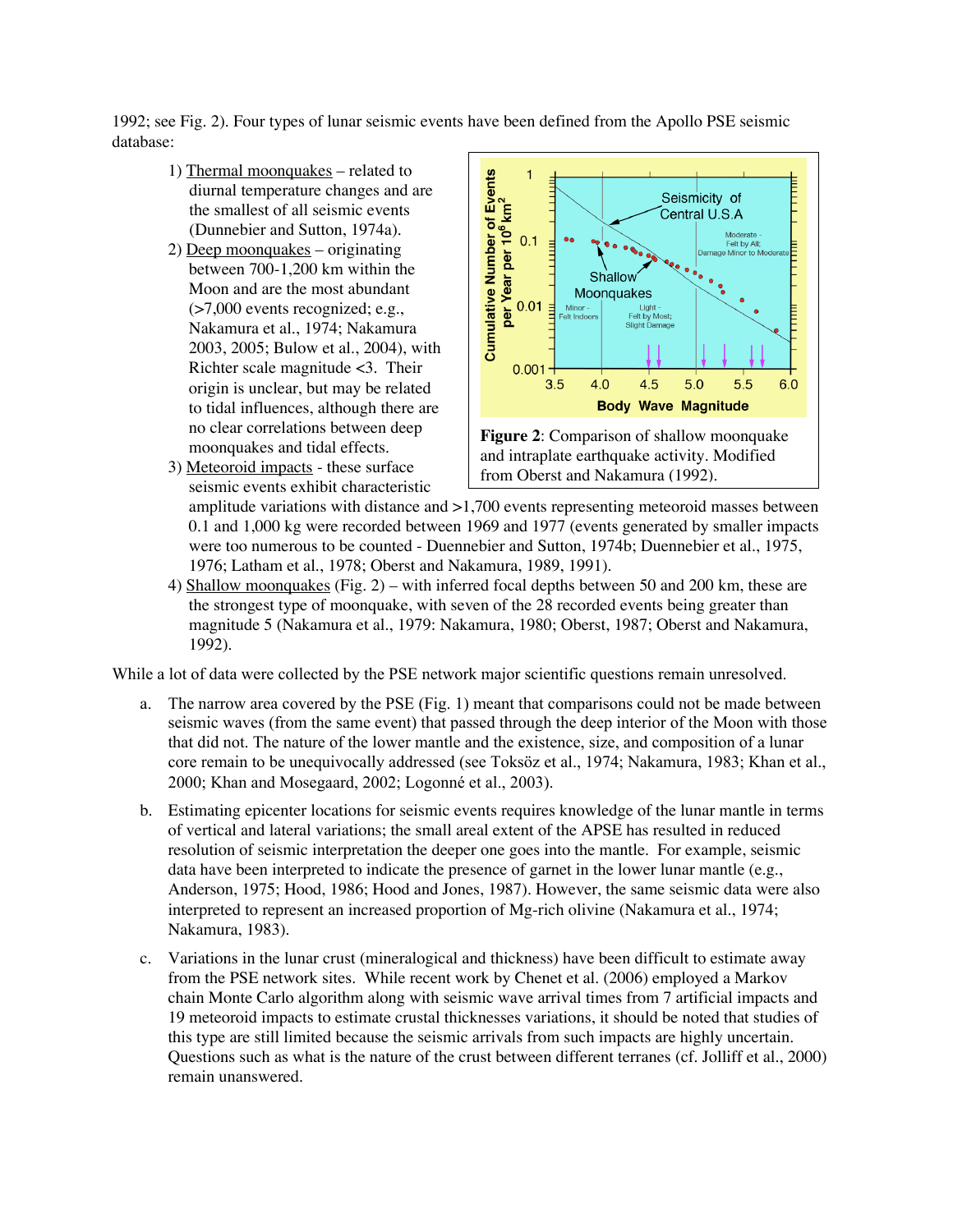- d. Related to the last point is the nature of upper/middle/lower mantle from one terrane to another. Little is known about the variability and even the nature of the lunar mantle in a global sense.
- e. While >7,000 deep moonquakes were recorded, only three are undisputedly from the far side These far side nests exhibit no clear shear wave arrivals at distant stations suggesting there is a plastic zone located somewhere in the deep lunar interior. Three major questions remain:
	- i. Are there other nests on the lunar far side that were not detected by the APSE? In other words, are they distributed globally?
	- ii. What is the nature and extent of the purported plastic zone and what implications does this have for lower mantle structure?
	- iii. What is the true mechanism for triggering deep moonquakes?
- f. The exact locations and origin(s) of shallow moonquakes are unknown. While they appear to be associated with boundaries between dissimilar surface features (e.g., impact basin rims – Nakamura et al., 1979), the exact origin of these events is still unclear. A recent development suggests shallow Moonquakes may originate from interaction of the Moon with nuggets of high energy particles ("strange quark matter") originating from a fixed source outside the solar system (Nakamura and Frohlich, 2006). As these are the largest of the lunar seismic events and may have implications for any permanent lunar habitat, these are not only important scientific questions, but also important for exploration initiatives. Secondary questions include:
	- i. Do they pose any risk to a lunar habitat?
	- ii. How does the lunar regolith affect transmission of seismic energy?
	- iii. What is the effect of seismic shaking in a low gravity environment?
	- iv. Can we detect passing of postulated "strange quark matter" through the Moon?
- g. The seismic discontinuity at 500-600 km because the PSE sites could be reflecting the base of the lunar magma ocean (LMO), but is this a moon-wide feature? Answering this question has important implications for our current understanding of lunar evolution via a magma ocean. If this discontinuity is not global, the LMO model may need to be revised. If it is global, it suggests that the Moon did not completely melt, which has implications for the thermal evolution of the Moon.

Heat Flow Experiment. (see Langseth et al., 1970). Three heat flow experiments were attempted – at Apollo 15, Apollo 16, and Apollo 17, (see Langseth et al., 1976; ALSEP Termination Report, 1979). The attempt to deploy the heat flow experiment at Apollo 16 failed due to a broken cable linking the two heat flow probes. The instruments were comprised of two 2.55 cm diameter

Table 2: Significant results from the Apollo Heat Flow Experiment. Taken from the ALSEP Termination Report (1979).

| Datum                                                                                 | Apollo 15      | Apollo 17      |
|---------------------------------------------------------------------------------------|----------------|----------------|
| Thermal Conductivity (surface layer)<br>mW m <sup>-1</sup> K <sup>-1</sup> (at 120 K) | $1.2 \pm 0.03$ | $1.5 \pm 0.03$ |
| Avg. Conductivity $(>10 \text{ cm})$<br>$mW m^{-1} K^{-1}$                            | $10 \pm 10\%$  | $15 \pm 10\%$  |
| Lunation Temp. Wave Penetration Depth (m)                                             | 0.29           | 0.33           |
| Annual Temp. Wave Penetration Depth (m)                                               | 1.35           | 1.48           |
| Mean Vertical Temp. Gradient $(K m^{-1})$                                             | 1.85           | 1.35           |
| Observed Surface Heat Flow (mW $m-2$ )                                                | 21             | 16             |

hollow cylinders that were driven into the regolith and into which were placed a lower and upper heat flow probe (Fig. 3). The depths of penetration are also shown in Figure 3. The experiments lasted for 3.5 years (Apollo 15) and 2 years (Apollo 17). Significant results are shown in Table 2. Tens of thousands of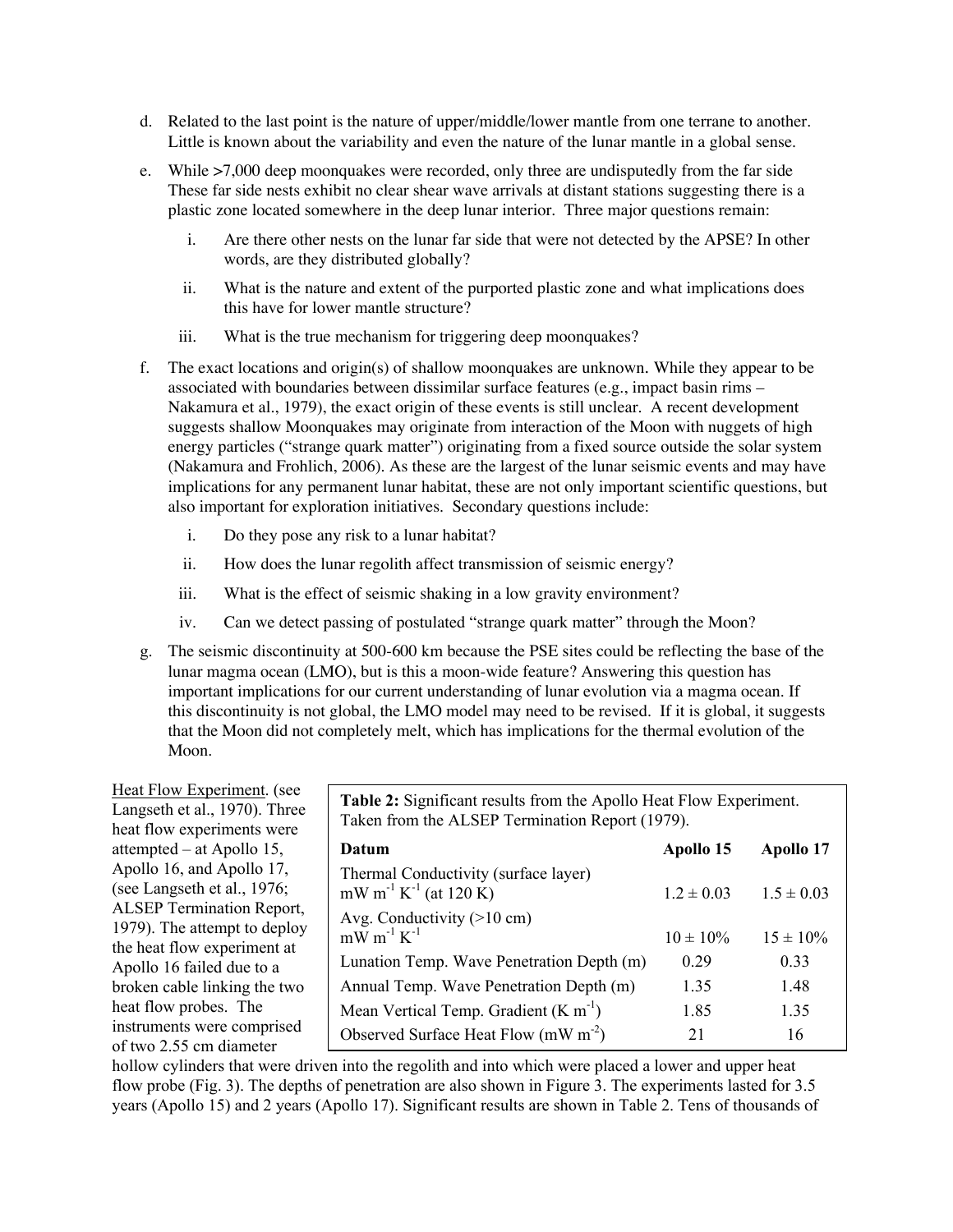terrestrial heat flow measurements have been made on the land and at ocean bottom (Pollack et al., 1993). In contrast there are only four measurements from the Moon (Langseth et al., 1976). To determine the interior heat flux to an accuracy of  $\pm 5$  mW m<sup>-2</sup>, multiple heat flow measurements in a given geologic environment are required to average out local variations due to topography and subsurface variations. A single measurement would have some interest, but would also have very large error bars. On the moon, two heat flow measurements were made within several hundred meters of each other and differed by a factor of two (Langseth et al., 1976). Ideally three or more measurements should be made in holes spaced



10s to 100s of meters apart, at depths that extend below the penetration depth of the annual thermal wave (but to determine the geothermal gradient, these temperature measurements should also extend all the way to the surface).

Scientific questions that are unresolved with regard to lunar heat flow center around better defining the global heat flow budget for the Moon in order to better constrain the thermal evolution of our only natural satellite, as well as the bulk composition of the Moon in terms of heat-producing elements:

• Are the two data points

of lunar heat flow representative? Indeed, Langseth et al. (1976) emphasized the need for extended areal (global) coverage to define potential variations in heat flow.

- What is the heat flow from highlands regions? While Apollo 17 landed in the Feldspathic Highlands Terrane, the heat flow was measured in a maria.
- Is the Apollo 15 heat flow result representative of the Procellarum KREEP terrane?
- Do different lunar terranes have unique heat flow budgets?

Lunar Surface Magnetometer (LSM – see Dyal et al., 1970). The LSM was deployed as part of the ALSEP by the Apollo 12, 15 and 16 missions and the network was switched off on 14 June 1974. The LSMs, along with Apollo subsatellites, were used to study the properties of the lunar interior and the lunar environment, namely:

- (a) Electrical conductivity, temperature, and structure of the lunar crust and deep interior;
- (b) Lunar magnetic permeability and iron abundance (including estimation of the size of a highly conducting core);
- (c) Lunar surface remnant magnetic fields (present day properties. Interaction with solar wind, and origin by thermoelectric generation;
- (d) Lunar environment (lunar atmosphere and ionosphere on the geomagnetic tail, velocity and thickness of the magnetospheric boundaries.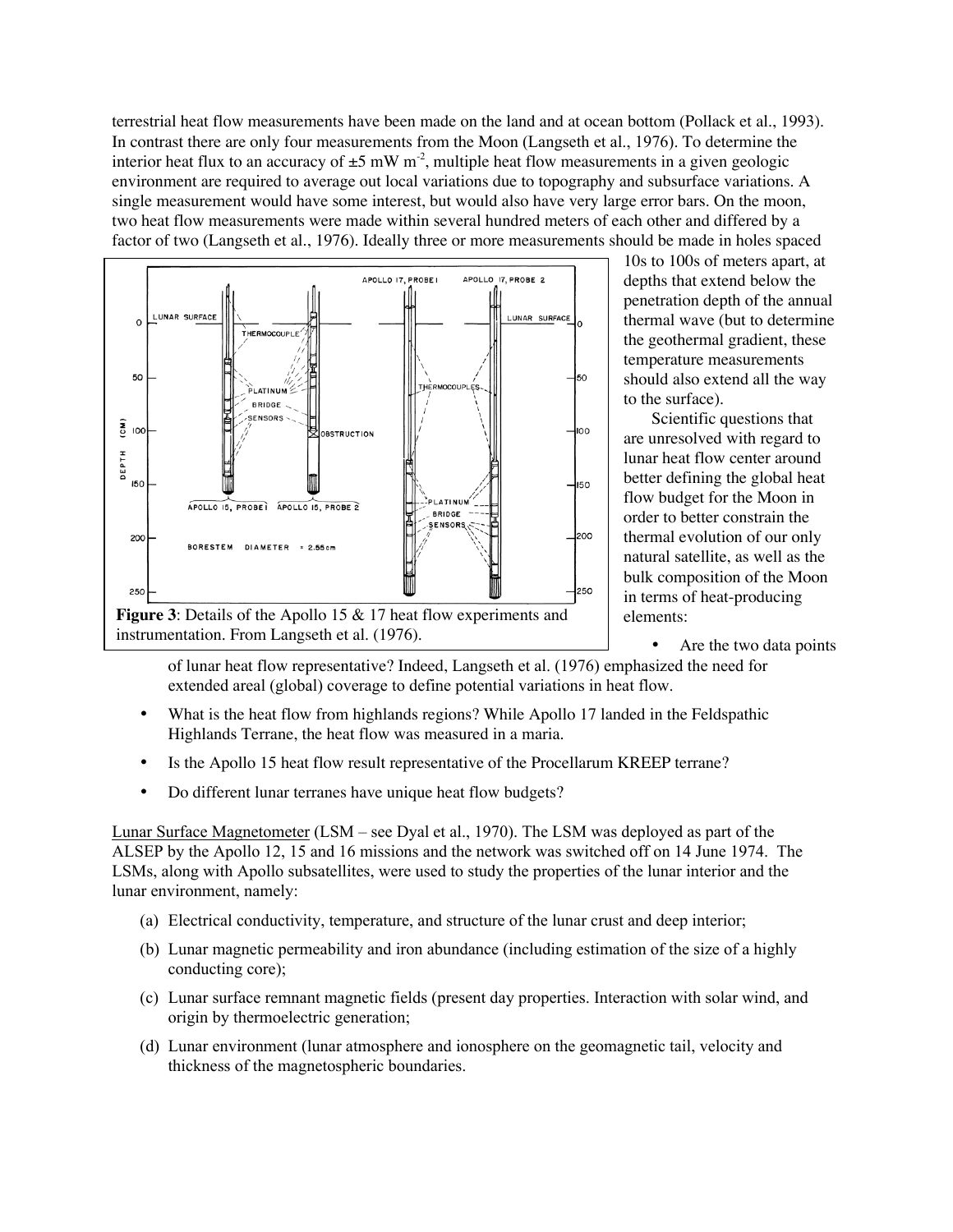Data from these magnetometers, in conjunction with the low-altitude orbital magnetometer measurements, revealed an unexpected magnetization of portions of the lunar crust (for reviews, see Fuller, 1974; Fuller and Cisowski, 1987; Hood, 1995). Paleointensity estimates for returned samples indicated the existence of a ``high-field epoch'' during the 3.6 to 3.9 Gyr period (Cisowski et al., 1983; Fuller and Cisowski, 1987). Surface magnetometer measurements showed that the strongest surface fields (> 300 nT) were measured near the Apollo 16 landing site, a region dominated by impact basin ejecta materials (Dyal et al., 1974). Low-altitude orbital measurements with instruments on the Apollo subsatellites and the Lunar Prospector spacecraft showed that anomalies on the lunar near side correlated often with impact basin ejecta materials including the Fra Mauro Formation, the Cayley Formation, and the Descartes mountains (Hood, 1980; Hood et al., 2001; Halekas et al., 2001; Richmond et al., 2003). The global distribution of orbital anomalies was characterized by large concentrations of strong anomalies in regions antipodal to the four youngest large impact basins (Lin et al., 1988; 1998; Hood et al., 2001). Correlative studies have also shown that the strongest individual anomalies often occur coincident with unusual albedo markings of the Reiner Gamma class (Hood et al., 1979; Hood and Williams, 1989).

The Apollo surface magnetometer measurements were obtained at locations that were not ideal for testing hypotheses about the origin of the lunar crustal magnetic field. Scientific questions that are unresolved with regard to lunar magnetism are as follows:

- Are basin ejecta the sources of lunar magnetic anomalies? Although correlative studies suggest this is the case, ground truth evidence is so far limited to the Apollo 16 landing site, which did not exactly coincide with a strong orbital anomaly. Moreover, the identit(ies) of lunar magnetizing fields remain uncertain. As noted above, paleointensity estimates for returned samples indicate the existence of a ``high-field epoch'' suggesting a core dynamo. However, if basin ejecta are the sources of lunar crustal fields, such sources would have formed relatively quickly (times < 1 day) so that transient magnetic fields could have contributed importantly to the magnetization.
- What is (are) the origin(s) of the unusual albedo markings associated with strong lunar magnetic anomalies? Unlike most high-albedo markings on the Moon, the Reiner Gamma-type markings do not appear to be associated with a fresh young crater. One hypothesis for their existence therefore supposes that the solar wind ion bombardment plays a role in the darkening with time (``optical maturation'') of freshly exposed lunar surface materials such as crater rays (Hood and Schubert, 1980; Hood and Williams, 1989; Richmond et al., 2003; see also Vernazza et al., 2006). This hypothesis is based on calculations indicating that the strongest lunar magnetic anomalies are able to stand off the solar wind producing regions on the surface that are shielded from the solar wind ion bombardment (e.g., Harnett and Winglee, 2000; Kurata et al., 2005). Another proposed hypothesis for the origin of the albedo markings is surface scouring by relatively recent (< 1 Myr) cometary coma impacts; the associated magnetic anomaly sources are then suggested to be surficial materials heated and exposed to transient magnetic fields during the coma impacts (Schultz and Srnka, 1980; Bell and Hawke, 1987). Deployment of a surface magnetometer at the Descartes mountains site and the Reiner Gamma site would directly address the following questions:
	- $\Rightarrow$  What are the sources of lunar magnetic anomalies?
	- ⇒ What is the origin of the Reiner Gamma-type albedo markings?

The first question has implications for the origin of the magnetizing field(s) since deep-seated sources would strongly suggest a core dynamo while surficial, rapidly forming sources would allow the possibility of transient fields (as well as a core dynamo). The second question has implications for the causes of optical maturation on airless silicate bodies in the inner solar system.

What is the electrical conductivity profile of the Moon? With laboratory data, this can be used to bound the temperature profile of the deep interior and thus integrate with the heat flow data, as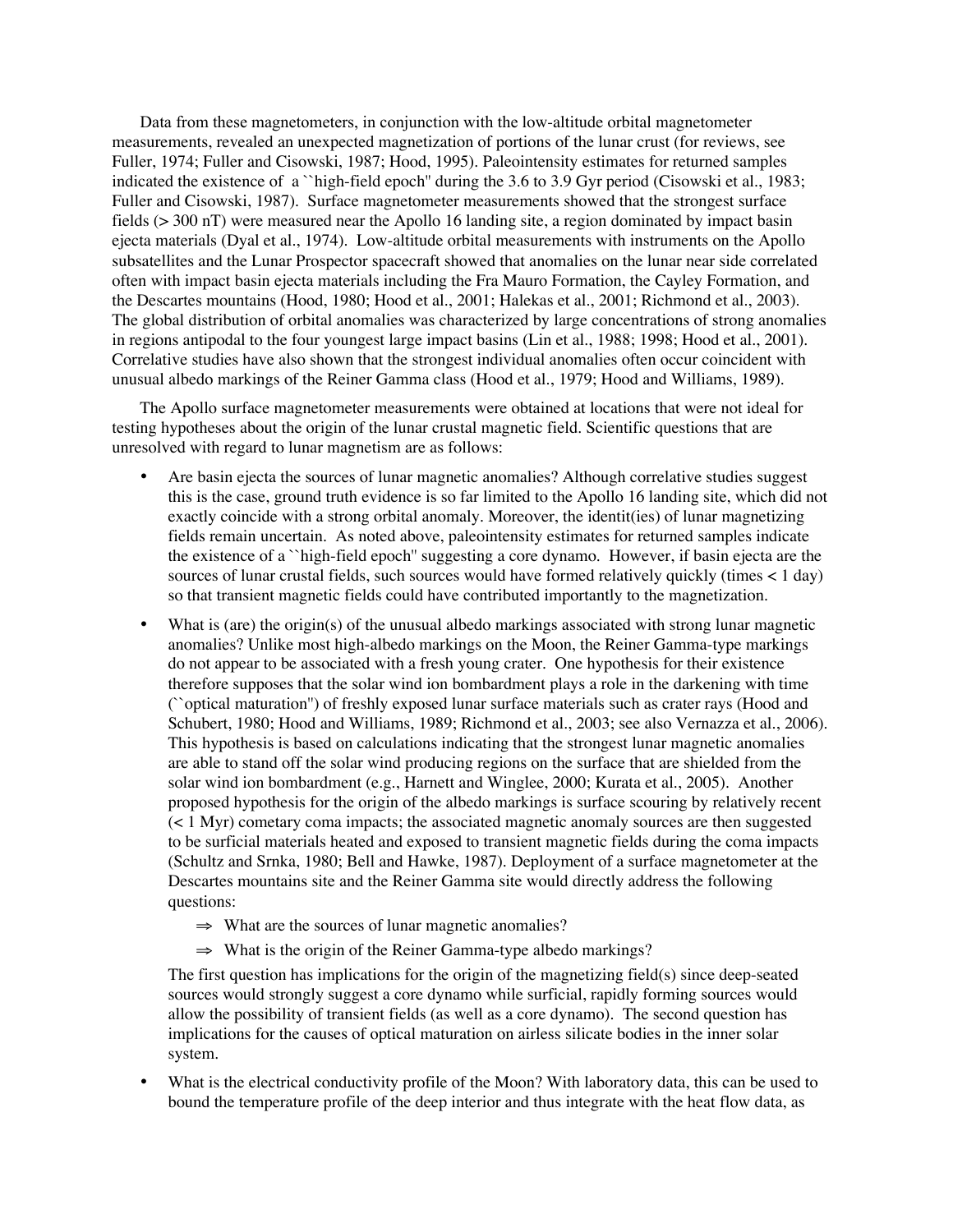well as aid in the detection of a metallic core, thus integrating with the seismic data. For this deep electromagnetic sounding, new data are required over time for the same position of the Moon in the changing plasma environment.

It is evident that strategic deployment of instruments is required for any geophysical network to answer as many of the scientific questions posed above as possible.

## **DISCUSSION**

The NRC panel on Lunar Science Priorities and Goals requested more information on the deployment of a lunar geophysical network that centers around four themes:

- 1) The need to develop long-lived power supplies (1-10 watts).
- 2) A list of recommendations for International Community involvement.
- 3) With regard to heat flow, how deep would the heat flow probe need to be to avoid the annual thermal wave?
- 4) Seismometer configurations what scientific questions could/could not be answered with 2/4/6/8/10 seismometers?

#### 1) The need to develop long-lived power supplies (1-10 watts).

The tidal influence on certain moonquakes requires that lunar seismicity be monitored over at least one lunar tidal cycle (6 years). In addition, the Apollo PSE detected only 28 shallow moonquakes over 5 years of operation. This data set is too small to perform a statistical analysis on correlating location with tectonic feature (and the epicenters were imprecisely located) to investigate a causal mechanism. This is particularly significant for a permanent lunar habitat as 7 shallow moonquakes were of magnitude 5 or greater – this means we can expected at least one moonquake of this magnitude per year. Without fully understanding the mechanism behind these, informed decisions (in terms of safety) about locating the permanent habitat cannot be made.

In terms of heat flow investigations Langseth et al. (1976) emphasized the need for extended areal (global) coverage to define potential variations in heat flow. This is required to minimize the uncertainties of global heat flow estimates. In addition, they also estimated that 5-7 years were required for the lowest probe to reequilibrate to the new steady-state regime.

For surface magnetometer experiments, the maximum time interval that can be analyzed for sounding studies at a given time is relatively short (less than a week). This is because of the changing plasma environment of the Moon in its orbit (solar wind, geomagnetic tail lobes, magnetosheath). We can only compare deep eletromagnetic sounding data from one plasma environment like the tail lobes or the solar wind. However, analysis of many intervals over a period of years would allow very precise data to be produced, allowing more detailed conclusions of the lunar interior to be made, as well as making integration with the seismic and heat flow data more meaningful.

It is evident from the ALSEP results that geophysical instruments need to be active for periods of years, maybe even tens of years. The ALSEPs were powered by RTGs (Radioisotope Thermoelectric Generators) with a design output of 73 watts. On 30 September 1977, when the network was shut down, the lowest final power output was 36 watts (Apollo 15; ALSEP Termination Report, 1979). It has been estimated that, with advances in instrumentation, electronics, etc., since Apollo, a reliable power source in the range of 2-10 watts is required to power an instrument package containing a seismometer, heat flow probe and a surface magnetometer (Neal, 2006). It is unclear, however, whether electrical power in this range can be maintained for a minimum of 6 years using conventional solar/battery technology, given the long lunar night and mass constraints for remote/robotic instrument deployment. What is required is the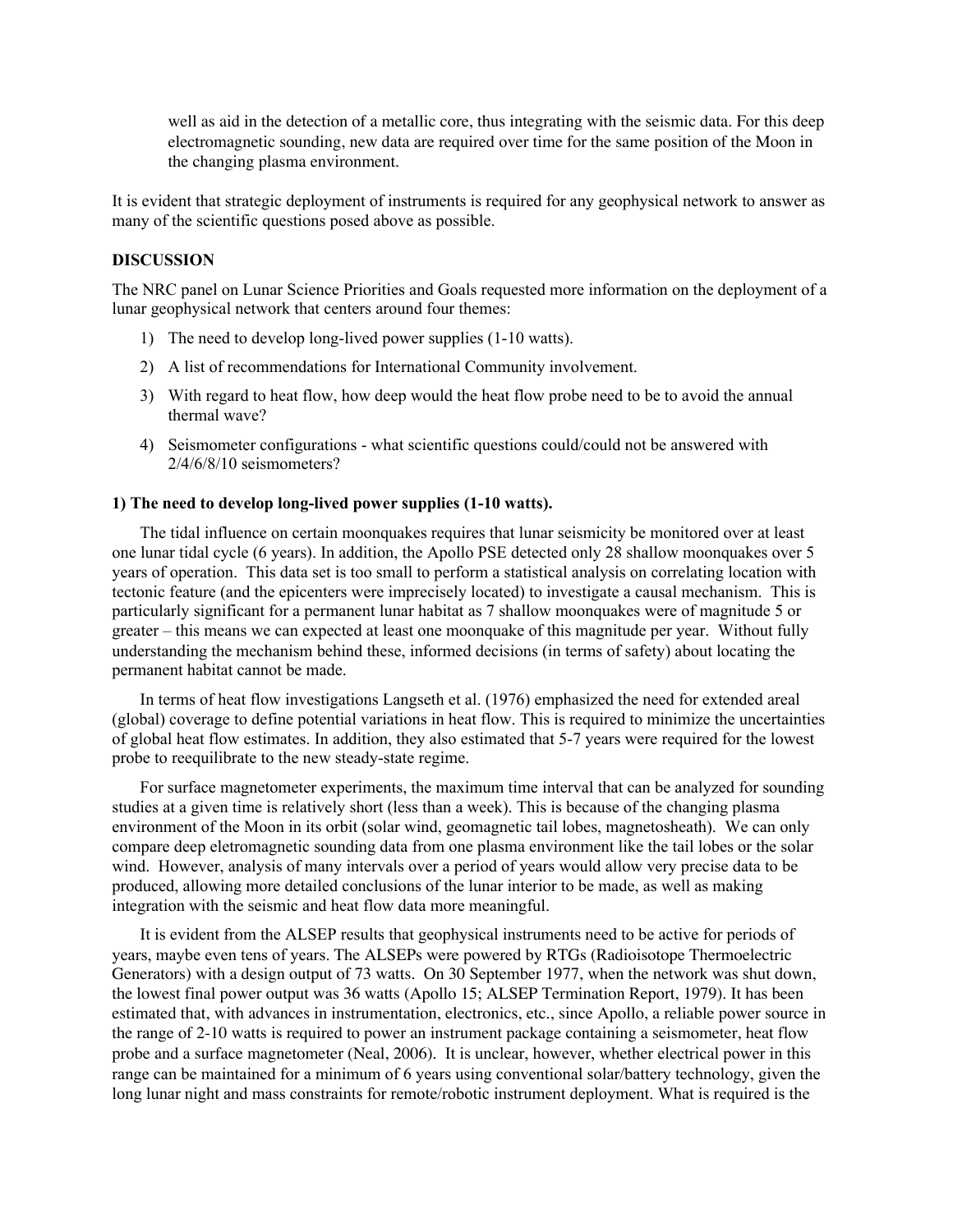development of "mini-RPS" (Radioisotope Power System) units that supply between 0.1 and <10 watts of power. While this concept has been explored (Abelson et al., 2004), actual fabrication and testing of such units is not occurring nor are they planned to occur in the near future. *This is a major oversight for developing a long-lived geophysical network for the Moon or any planetary body.* However, the concepts presented by Abelson et al. (2004) are tantalizing for any mission that attempts to deploy a global geophysical network on an airless body. For example, the reduction in mass would be significant as the mass of the RPS unit would be between 4 kg and 6 kg, compared to 19.6 kg for the Apollo RTG units.

#### 2) Recommendations for International Community involvement.

This issue raises the ugly topic of ITAR, which *must* be resolved if international collaboration is to advance. However, for the purposes of this document, this legislation is ignored. International community involvement in lunar missions and science has been occurring from the "bottom up" (i.e., at the individual scientist level). For example, the Russian "LEND" instrument is included on NASA's Lunar Reconnaissance Orbiter. Four instruments from Europe and two from the United States will be flown on India's Chandrayaan-1 mission in 2008. Indeed, for a project the author is involved with, it is an international group (US, Europe, and possibly Japan) that is trying to establish a geophysical network on the Moon. This "bottom up" approach appears to be working well, but could be enhanced from a "top down" approach if national space agencies cooperate in tackling a specific scientific/exploration problem. For example, understanding the nature of volatiles at the lunar poles, in addition to establishing a global lunar geophysical network, may also be a topic that could stimulate such cooperation.

#### 3) With regard to heat flow, how deep would the heat flow probe need to be to avoid the annual thermal wave?

While the penetration depth of the annual thermal wave depends upon the nature of the regolith at a specific site, available data indicate that penetration does not occur more than 1.5 meters into the subsurface (please see Table 2). In addition, the lunar surface temperatures are strongly affected by the 18.6-year precession of the lunar orbit, which must be taken into account when correcting existing and future data (Wieczorek and Huang, 2006). However, a heat flow probe 3 meters in length should place two sensors below the depth of the annual thermal wave.

## 4) Seismometer configurations - what scientific questions could/could not be answered with 2/4/6/8/10 seismometers?

In general, the following points hold true with regard to the number of seismometers in a network and their distribution: the broader the coverage and the greater the number of seismometers, the more we will understand about the lunar interior. However, there are some important details and caveats to this general statement that are discussed below.

Two Seismometers. This is the absolute minimum number of seismometers that will give some details on the nature of the purported lunar core and the nature of the deep lunar mantle. One seismometer should be close to a known source, an A1 deep moonquake in particular (see Nakamura et al., 1982), to obtain its origin time, and another near the antipode to record the seismic signal from it through the very deep interior. This is the way the Japanese Lunar-A was intended to operate. However, it is preferable to have an array of at least three stations at one site to locate and time any source in one region and another array of any number of stations near the antipode to record seismic signals at various distances, all through the deep interior.

A network of two seismometers will yield only approximate information on the locations of deep moonquakes, and little to no information on the origin of shallow moonquakes, crust/mantle heterogeneity.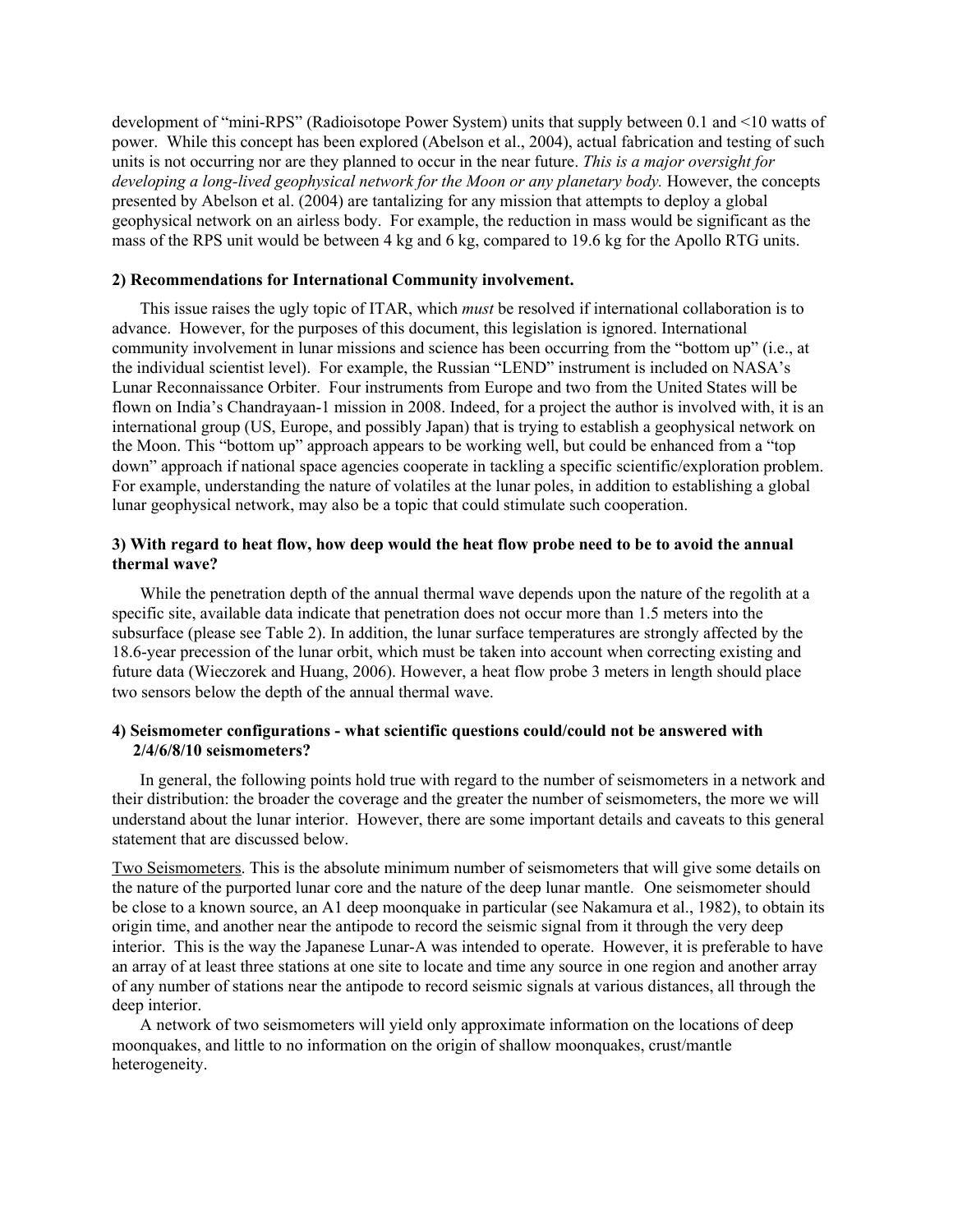Three Seismometers. This is the minimum number of stations to locate and time each deep moonquake. However, to accomplish anything more than what the Apollo data provided, including, in particular, the distribution of nests beyond the earth-facing side of the Moon, requires global distribution of stations. Also, data from three stations will be sufficient to approximately determine meteoroid impact time and location. The smaller the station spacing, the smaller the impacts that can be detected by all three stations, while the larger the station spacing, the larger area can be covered for detection. Finally, a minimum of three widely-spaced stations will be needed to determine the expected linear path of strange quark matter passage through the Moon, assuming that it will generate both P and S waves. If only the P wave is generated, a minimum of six stations will be required to determine its path and timing. Information obtained from a network of three seismometers will depend upon seismometer distribution.

A network of three seismometers will yield only approximate information at best on the locations of shallow moonquakes, and little information on crust/mantle heterogeneity

Four Seismometers. Exploring lateral heterogeneity in the lunar crust and mantle could be accomplished with a minimum of four seismometers. However, there is no clear limit to the number of seismic stations needed to do this. There have been some attempts even with the 4-station Apollo network (e.g., Chenet et al., 2006 and references therein), but the larger the number of stations, the more detailed the result will be. Also, to obtain global distribution of structural and seismic velocity variations, a globally distributed array of seismic stations is required. Also, it is theoretically possible that four stations placed at sites corresponding to the apexes of an equilateral tetrahedron may be sufficient to locate and time each deep moonquake, but a larger number of stations is definitely preferred.

More than Four Seismometers. A larger number of seismometers is required to determine a shallow depth of a source for a shallow moonquake because a smaller spacing of stations is needed relative to that required for deep sources. If we knew where shallow moonquakes are likely to occur, we could set up at such a location a closely spaced array of at least three stations, a required minimum, but to cover a large area spread out over the Moon, an unrealistically large number of stations may be required. What is required is to place clusters of seismometers at a number of the approximated shallow moonquake locations (Nakamura, 1977; Nakamura et al., 1979), as well as any proposed lunar habitat site. Obviously, the greater the number of stations that could be deployed, then at one location (at least) a cluster of three seismometers could be set up to answer some of the fine scale questions raised above.

While the number of seismometers is subject to scientific debate and programmatic realities, any network should have a broader coverage than that of the Apollo PSE network. Many of the shortcomings of the Apollo seismic database stem from the lack of station coverage beyond the near front-center of the moon. Thus, extending the station coverage should be the primary objective of our next lunar seismic observation. Also important is the length of observation. We were fortunate that the Apollo stations operated for five to eight years, long enough to record many moonquakes of various kinds. However, since large lunar seismic events do not occur often, it is important to have our next network of stations operating for at least as many years as the Apollo stations did (*minimum requirement*), but preferably for much longer (ten years and beyond). Finally, while deploying less than four seismometers will yield less information than that obtained by the Apollo missions, strategically locating these could answer *some* of the unresolved questions regarding seismic activity on the Moon and the nature of the lunar interior. However, the discussion above should demonstrate the need for having more than four of these stations strategically located around the Moon.

#### **SYNOPSIS**

As with the Apollo ALSEPs, it is likely that a geophysical network will be incrementally built up over a number of missions. This emphasizes even more the need for reliable, long-lived power supplies that will allow the initial packages to be "alive" when the subsequent packages arrive on the lunar surface so that they can be effectively networked with them. In addition, the results from the ALSEPs indicate the need for strategic deployment (e.g., in a variety of different terranes for heat flow; in areas of magnetic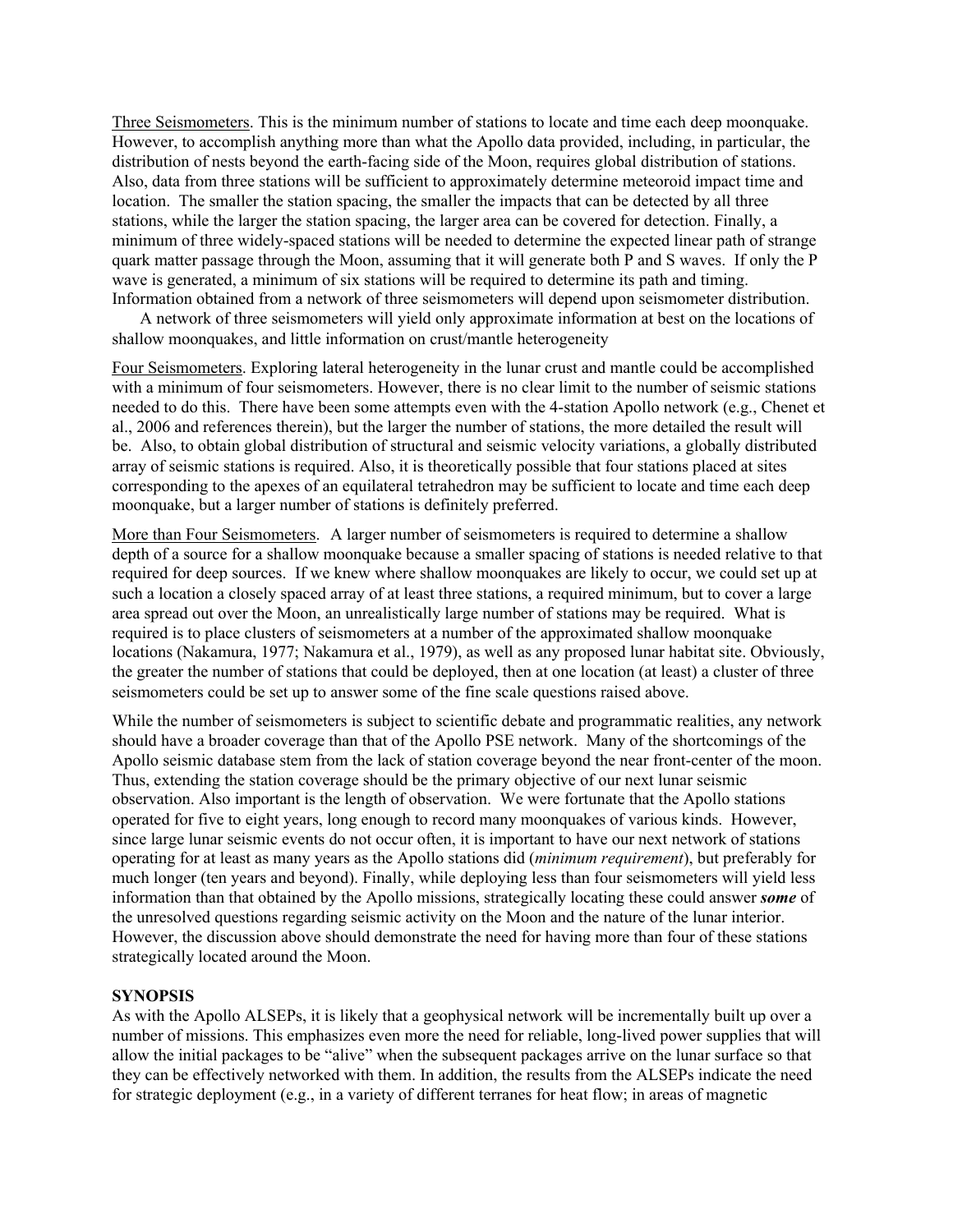anomalies; around known locations of shallow moonquakes, and on the lunar far side for deep moonquakes) that will produce a network that is more global in distribution. Creation of such a network that will generate data over a period of at least 6 years will dramatically enhance our knowledge regarding the internal structure and composition of the Moon, as well as yield input knowledge critical for the safe and efficient construction and maintenance of a permanent lunar habitat.

# **REFERENCES**

- Abelson R.D., Balint T.S., Marshall K.E., Noravian H., Randolph J.E., Satter C.M., Schmidt G.R., and Shirley J.H.(2004) Enabling Exploration with Small Radioisotope Power Systems. JPL Pub 04- 10, 122 pp. Jet Propulsion Laboratory, Pasadena, CA.
- ALSEP Termination Report (1979) *NASA Reference Publication* **1036**, 165 pp.
- Anderson D.L. (1975) On the composition of the lunar interior, *J. Geophys. Res.* **80**, 1555-1557.
- Bell J., and Hawke B. R. (1987) Recent comet impacts on the Moon: The evidence from remote-sensing studies, *Pub. Astron. Soc. Pacific*, **99**, 862-867.
- Bulow R.C., Johnson C.L., and Shearer P.M. (2004) New events discovered in the Apollo lunar seismic data. *Lunar Planet. Sci*. **XXXV**, abstract #1184 [CD-ROM]. Lunar & Planetary Institute, Houston, Texas.
- Chenet H., Lognonné P., Wieczorek M., and Mitzutani H. (2006) Lateral variations of lunar crustal thickness from the Apollo seismic data set. *Earth Planet. Sci. Lett*. **243**, 1-14.
- Cisowski S. M., Collinson D. W., Runcorn S. K., Stephenson A., and Fuller M. (1983) A review of lunar paleointensity data and implications for the origin of lunar paleomagnetism*. J. Geophys. Res. Suppl*., **88**, A691--A704.
- Dunnebier F. and Sutton G.H. (1974a) Thermal Moonquakes. *J. Geophys. Res* **79**, 4351-4363.
- Dunnebier F. and Sutton G.H. (1974b) Meteoroid impacts recorded by the short-period of Apollo 14 lunar passive seismic station. *J. Geophys. Res* **79**, 4365-4374.
- Duennebier F., Nakamura Y., Latham G.V., and Dorman H.J. (1976) Meteoroid storms detected on the Moon. *Science* **192**, 1000-1002.
- Duennebier F., Dorman J., Lammlein D., Latham G., and Nakamura Y. (1975) Meteoroid flux from passive seismic experiment data. *Proc. Lunar Sci. Conf*. **6th**, 2417-2426.
- Dyal P., Parkin C. W., and Daily W. D. (1974) Magnetism and the interior of the Moon. *Rev. Geophys. Space Phys.*, **12**, 568-591.
- Dyal P., Parkin C.W., and Conett C.P. (1970) Apollo 12 magnetmeter: Measurement of a steady magnetic field on the surface of the Moon. *Science* **169**, 726.
- Fuller M. (1974) Lunar magnetism. *Rev. Geophys. Space Phys*., **12**, 23-70.
- Fuller M. and Cisowski S. (1987) Lunar paleomagnetism, In *Geomagnetism*, J. Jacobs, Ed., Academic Press, Orlando, Florida, vol. 2, 307-456.
- Goins N.R. Dainty A.M., and Toksöz M.N. (1981) Lunar seismology: The internal structure of the Moon, *J. Geophys. Res.* **86**, 5061-5074.
- Halekas J. S., Mitchell D. L., Lin R. P., Frey S., Hood L.L., Acuna M., and Binder A. B. (2001) Mapping of lunar crustal magnetic fields using Lunar Prospector electron reflectometer data. *J. Geophys. Res*., **106**, 27841-27852.
- Harnett E., and Winglee R. (2000) Two-dimensional MHD simulation of the solar wind interaction with magnetic field anomalies on the surface of the Moon. *J. Geophys. Res.*, **105**, 24997-25007.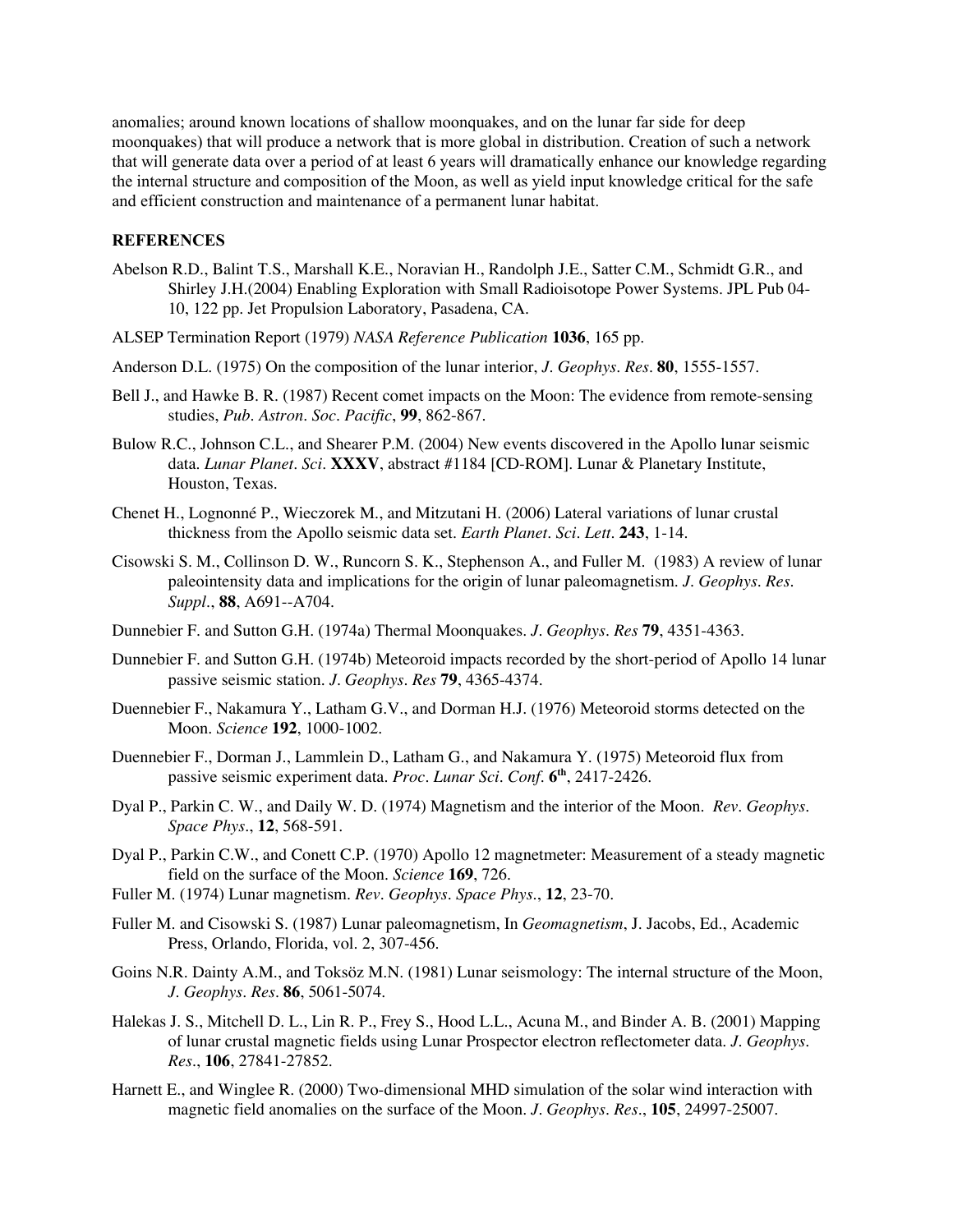Hood L.L. (1995) Frozen fields. *Earth, Moon, and Planets*, **67**, 131-142.

- Hood L.L. (1986) Geophysical constraints on the lunar interior, in *Origin of the Moon,* edited by W.K. Hartmann, R.J. Phillips, and G.J. Taylor, pp. 361-410, Lunar and Planet. Inst., Houston, Texas.
- Hood L.L. (1980) Bulk magnetization properties of the Fra Mauro and Reiner Gamma Formations. *Proc. Lunar Planet. Sci. Conf*. **11th**, 1879-1896.
- Hood L.L., and Jones, J.H. (1987) Geophysical constraints on lunar bulk composition and structure: A reassessment, *Proc. Lunar Planet. Sci. Conf.* **17th***, Part 2, J. Geophys. Res.* **92**, suppl., E396- E410.
- Hood L.L. and Schubert G. (1980) Lunar magnetic anomalies and surface optical properties. *Science*, **208**, 49—51.
- Hood L.L. and Williams C. (1989) The Lunar swirls: Distribution and possible origins. *Proc. Lunar Planet. Sci. Conf.* **19th**, 99-113.
- Hood, L. L., Zakharian A., Halekas J., Mitchell D. L., Lin R. P., Acuna M. H., and Binder A. B. (2001) Initial mapping and interpretation of lunar crustal magnetic fields using Lunar Prospector magnetometer data. *J. Geophys. Res.*, **106**, 27825-27839.
- Hood L.L., Coleman P. J., Jr., and Wilhelms D. E. (1979) The Moon: Sources of the crustal magnetic anomalies. *Science*, **204**, 53—57.
- Jolliff B.L., Gillis J.J., Haskin L.A., Korotev R.L., and Wieczorek M.A. (2000) Major lunar crustal terranes: Surface expressions and crust-mantle origins. *J. Geophys. Res*. **105**, 4197-4216.
- Khan A. and Mosegaard K. (2002) An inquiry into the lunar interior: A nonlinear inversion of the Apollo lunar seismic data. *J. Geophys. Res*. **107** (E6), DOI: 10.1029/2001JE1658.
- Khan A., Moosegaard K., and Rasmussen K.L. (2000) A new seismic velocity model for the Moon from a Monte Carlo inversion of the Apollo lunar seismic data. *Geophys. Res. Lett*. **27**, 1591-1594.
- Kurata M., Tsunakawa H., Saito Y., Shibuya H., Matsushima M., and Shimizu H. (2005) Minimagnetosphere over the Reiner Gamma magnetic anomaly region on the Moon. *Geophys. Res. Lett*., **32**, L24205, doi:10.1029/2005GL024097.
- Langseth M.G., Keihm S.J., and Peters K. (1976) Revised lunar heat-flow values. *Proc. Lunar Sci. Conf*. **7th**, 3143-3171.
- Latham G.V., Dorman H.J., Horvath P., Ibrahim A.K., Koyama J., and Nakamura Y. (1978) Passive seismic experiment: A summary of current data. *Proc. Lunar Planet. Sci.Conf*. **9th**, 3609-3913.
- Latham G.V., Ewing M., Press F., Sutton G., Dorman J., Nakamura Y., Toksöz N., Wiggins R., Derr J., and Duennebier F. (1970) Passive seismic experiment. *Science* **167**, 455-457.
- Latham G.V., Ewing M., Press F., and Sutton G. (1969) The Apollo passive seismic experiment. *Science* **165**, 241-250.
- Lin R. P., Mitchell D., Curtis D., Anderson K., Carlson C., McFadden J., Acuna M., Hood L.L., and Binder A. (1998) Lunar surface magnetic fields and their interaction with the solar wind: Results from Lunar Prospector. *Science*, **281**, 1480—1484.
- Lin R. P., Anderson K. A., and Hood L.L. (1988) Lunar surface magnetic field concentrations antipodal to young large impact basins. *Icarus*, **74**, 529—541.
- Lognonné P.L., Gagnepain-Beyneix J., and Chenet H. (2003) A new seismic model of the Moon: Implications for structure, thermal evolution and formation of the Moon. *Earth Planet. Sci. Lett*. **211**, 27-44.